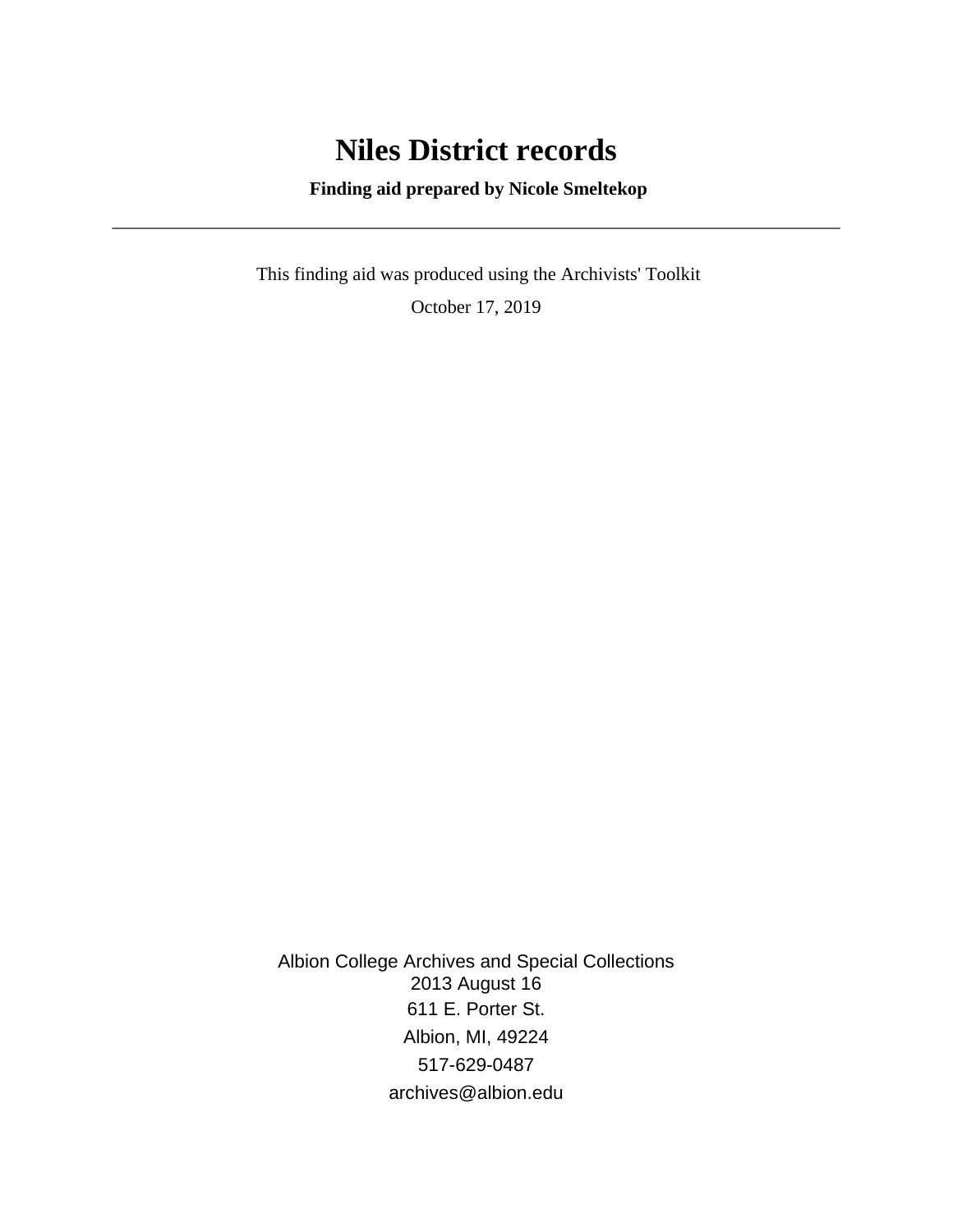# **Table of Contents**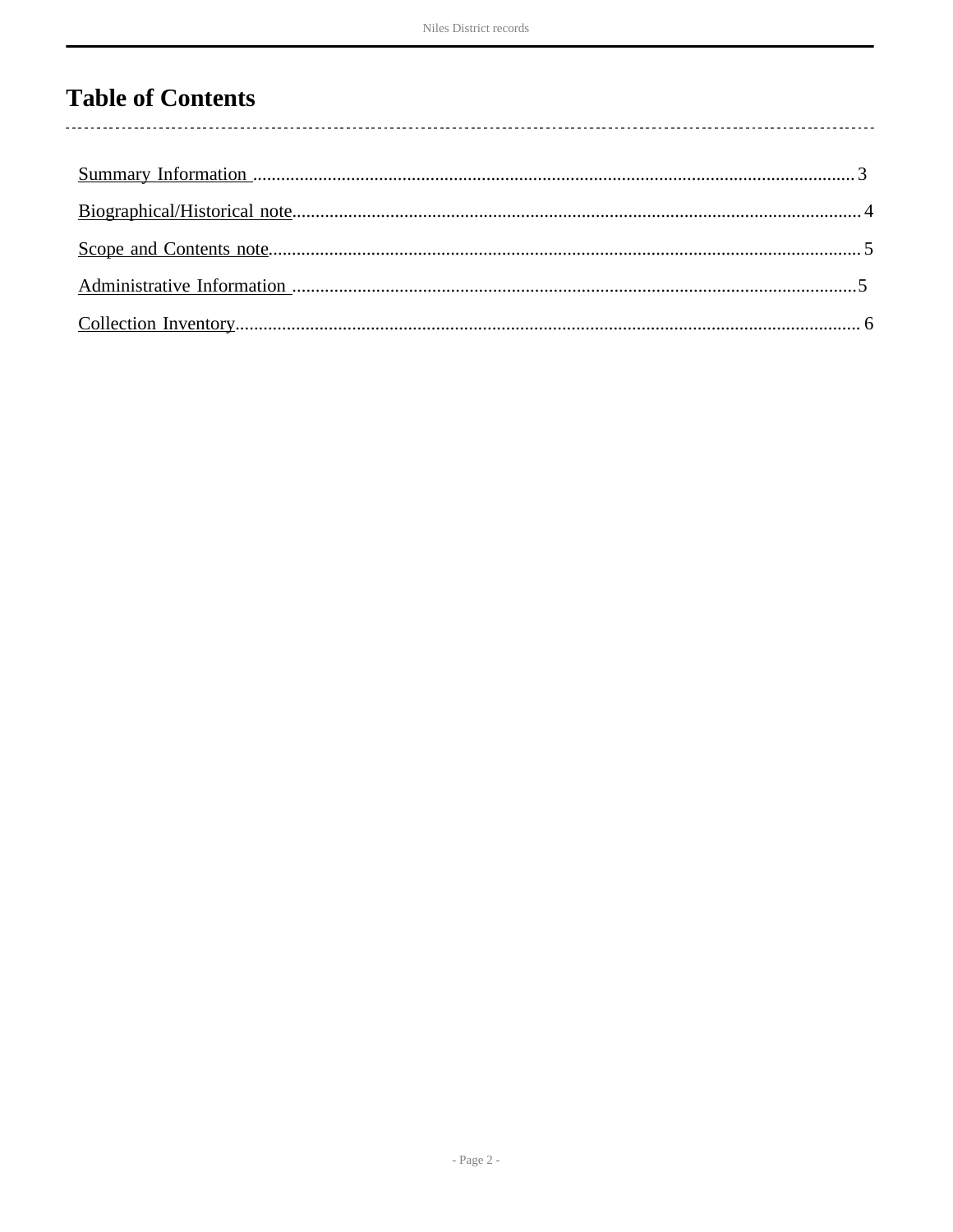<span id="page-2-0"></span>

| <b>Repository</b> | Albion College Archives and Special Collections |
|-------------------|-------------------------------------------------|
| <b>Title</b>      | Niles District records                          |
| Date [inclusive]  | 1863-1938                                       |
| <b>Extent</b>     | 0.5 Linear feet                                 |
| Language          | English                                         |

**Language of Materials note** The material is in English.

#### **Preferred Citation note**

[Item], [Folder], [Box], [Collection Number and Title], Archives and Special Collections,Stockwell-Mudd Library, Albion College. Albion, MI.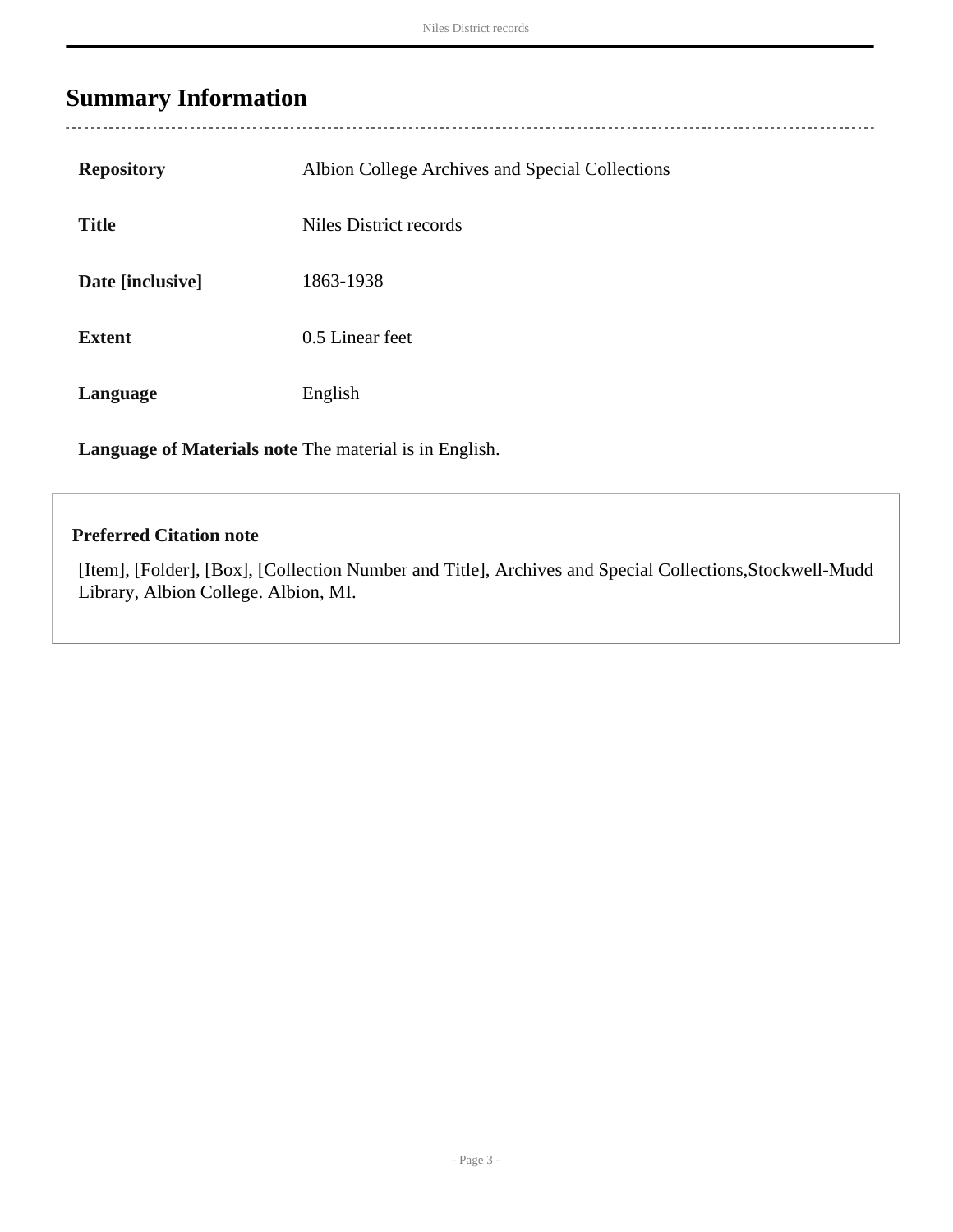## <span id="page-3-0"></span>**Biographical/Historical note**

The **Niles Methodist Episcopal Church** was established in 1832 and was renamed the Wesley United Methodist Church in 1968. The church remains active as of 2014 as a part of the Kalamazoo District.

The origins of Methodism in Niles, Michigan are traceable as far back as 1829 when the Presiding Elder of the Detroit District visited the Niles settlement to preach to the residents. It was in the following year when the Ohio Conference established the St. Joseph mission. The purpose of this mission was to tend to the religious needs of the settlers in the area west of Detroit. Circuit Riders began to visit Niles from 1830 onward to preach. The record defines a circuit rider as any level of Methodist clergymen, who would sometimes be fully ordained or who had achieved little education. A local family in Niles would form a class in 1832, which would later develop into the Methodist Episcopal Church of Niles. The class first conducted meetings in someone's private home. Meetings were later moved to the new schoolhouse in the fall of 1832. The schoolhouse would remain an active meeting place until 1839. Besides the Methodists, the schoolhouse also used by local Episcopalians and Presbyterians. It was determined in 1836 that sufficient resources were present to build a church. Construction began in 1837 and would measure 40 feet by 45 feet and cost \$2,500 when completed. The church was dedicated on Christmas Day of 1839. This was the time when the church was transferred to the Kalamazoo district of the Michigan Conference in 1840 with 99 members. The church would transfer to the Niles District in 1860.

Sunday Schools were of great importance to the Niles Methodists. From 1831 to 1842 the first Sunday School of seven students expanded to include two superintendents, twelve teachers, one librarian, and a 151 volumes in the library.

The Official Board of the Church resolved in 1848 to rent the slip pews as a means to raise money. This was in violation of the Methodist discipline to rent seats. In 1852 the General Conference issued a mandate stating churches must have free seats "whenever practical".

Niles finally received its own parsonage in 1882 after all of the other churches in the district received theirs. There was new demand for a church in 1858 and the next few years were spent procuring land and planning construction. The old church was torn down in 1862 with the new one dedicated a year later. Measuring at 46 feet by 70 feet, the new building was larger and built out of brick and Joilet stone. The building also featured stained glass windows. The capacity for the building was 400 persons. An oddity with this new church was its close proximity to downtown. It was more common at the time to build a church in the outskirts of a community.

Renovations were made to the church building in 1976-1977. The renovations included additions to the administrative and educational facilities, a new entrance, and improved acoustics in the sanctuary. The new acoustic properties of the building made the church popular with school choral groups.

Celebrations for the 150th anniversary of the Niles Wesley Church were held in September of 1982. The church was named an official historical landmark by the state of Michigan in the following October.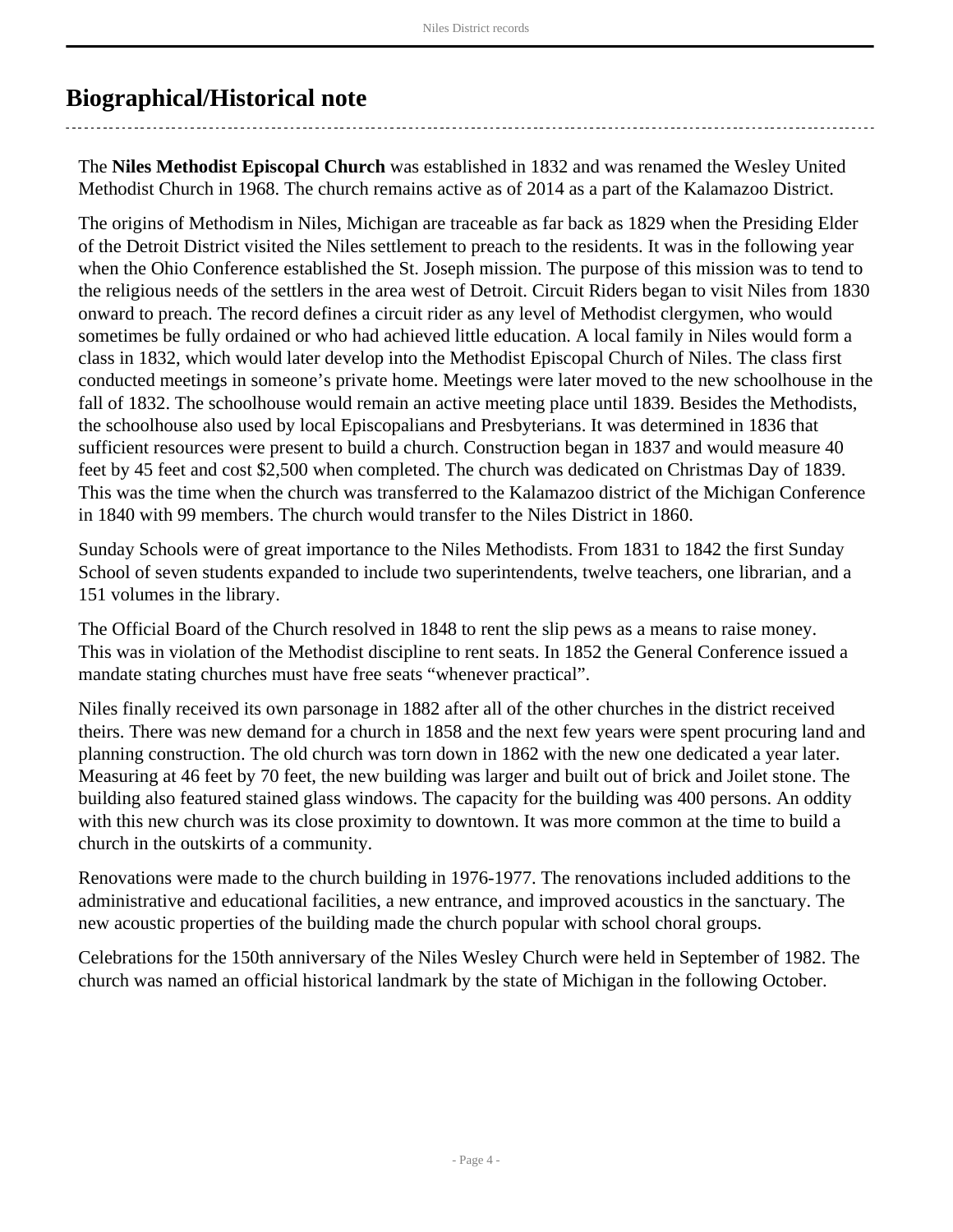## <span id="page-4-0"></span>**Scope and Contents note**

The **Niles District records** consist of conference meeting minutes, trustees meeting minutes, women's foreign missionary society minutes, a treasurer ledger, and annual reports dating from 1863-1938.

## <span id="page-4-1"></span>**Administrative Information**

#### **Publication Information**

Albion College Archives and Special Collections 2013 August 16

#### **Conditions Governing Access note**

This collection is open for research.

#### **Conditions Governing Use note**

The literary rights to this collection are assumed to rest with the person(s) responsible for the production of the particular items within the collection, or with their heirs or assigns. Researchers bear full legal responsibility for acquisition to publish from any part of said collection per Title 17, United States Code. The Albion College Archives and Special Collections Department may reserve the right to intervene as intermediary at its own discretion.

#### **Immediate Source of Acquisition note**

Source of acquisition unknown.